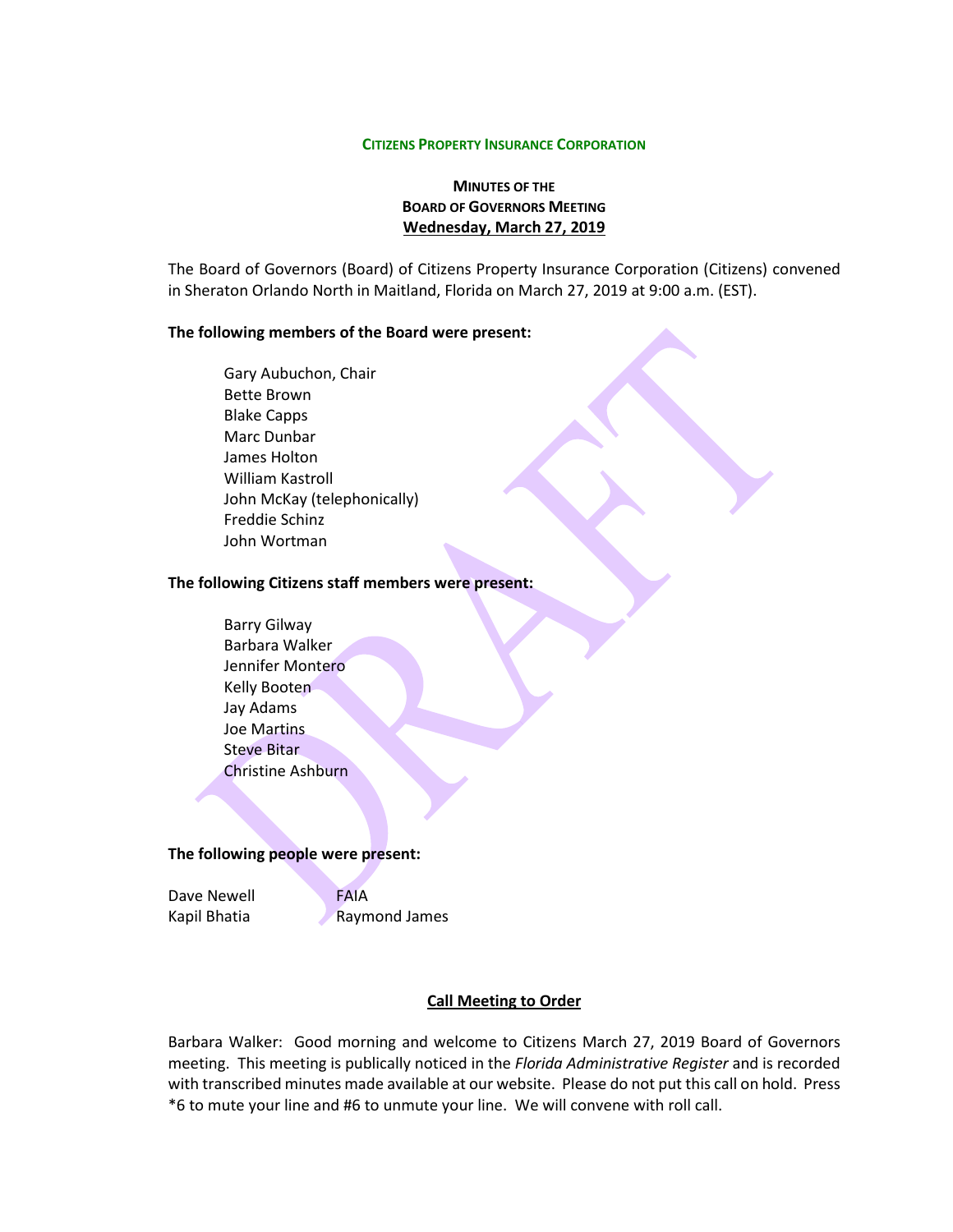Roll call: Chairman Gary Aubuchon, Bette Brown, Blake Capps, Marc Dunbar, James Holton, William Kastroll, John McKay, Freddie Schinz, John Wortman.

# **1. Approval of Minutes**

Chair Aubuchon: Our first order of business is approval of our prior meeting's minutes from December 12, 2018.

**A motion was made and seconded to approve the December 12, 2018 minutes. All were in favor. Motion carried.** 

# **2. Chairman's Report**

Chair Aubuchon: My Chairman's Report is very brief. I want to first recognize and thank Governor John McKay for his service to the Board. He has tendered his resignation and we appreciate his service to Citizens. I also want to take this opportunity to thank my fellow Governors for their service. I don't think we should wait until someone leaves the Board to thank them. I understand the amount of work it takes to prepare for these meetings and I want to thank you for your very active and important contribution.

# **3. President's Report**

Barry Gilway: Each year I provide Chair Aubuchon with a summary of major accomplishments. They are broken down by division. I will not bore you with going through the entire list of accomplishments today because they are extensive, particularly those of Steve Bitar and Kelly Booten. I will provide you with a list of the key initiatives that you as Board members supported last year. Any way you look at it, 2018 was an exceptional year for Citizens. Despite all the litigation throughout the Florida marketplace and the financial impact of Hurricanes Irma and Michael, it clearly impacted the Florida market's interest in our policies. We had 178,000 Office of Insurance (OIR) approvals to take out business, but we only actually lost 16,000 policies. Even despite these challenges and the fact that there wasn't a lot of interest in our business (because we are getting closer to that residual market definition), we reached an all-time low of 425,000 policies. We reduced the exposure to a little less than \$108B, which is down from half a trillion dollars just six years ago. There are many areas of accomplishment. The one memory I don't think any of us will forget is Hurricane Michael at the catastrophe (CAT) response that demonstrated how effective you can be when all of the aspects of the organization come together. I will never forget the devastation that we saw as our management team toured the area following Michael. It was absolutely devastating and reinforces that we can have a huge impact on the lives of our customers. Hurricane Michael gave us an opportunity to leverage some new technology, such as NITB imaging. We discussed that in the Claims Committee meeting last week and the impact that can have. We introduced new Fast Track field inspection process that offsets the lack of highly trained field adjusters in the marketplace. We used industry leading communication approaches that reach out to customers well before the storm hit, during the storm, and after the storm. CRCs were deployed and we worked directly with the Division of

**Citizens Property Insurance Corporation** *Board of Governors* 2 March 27, 2019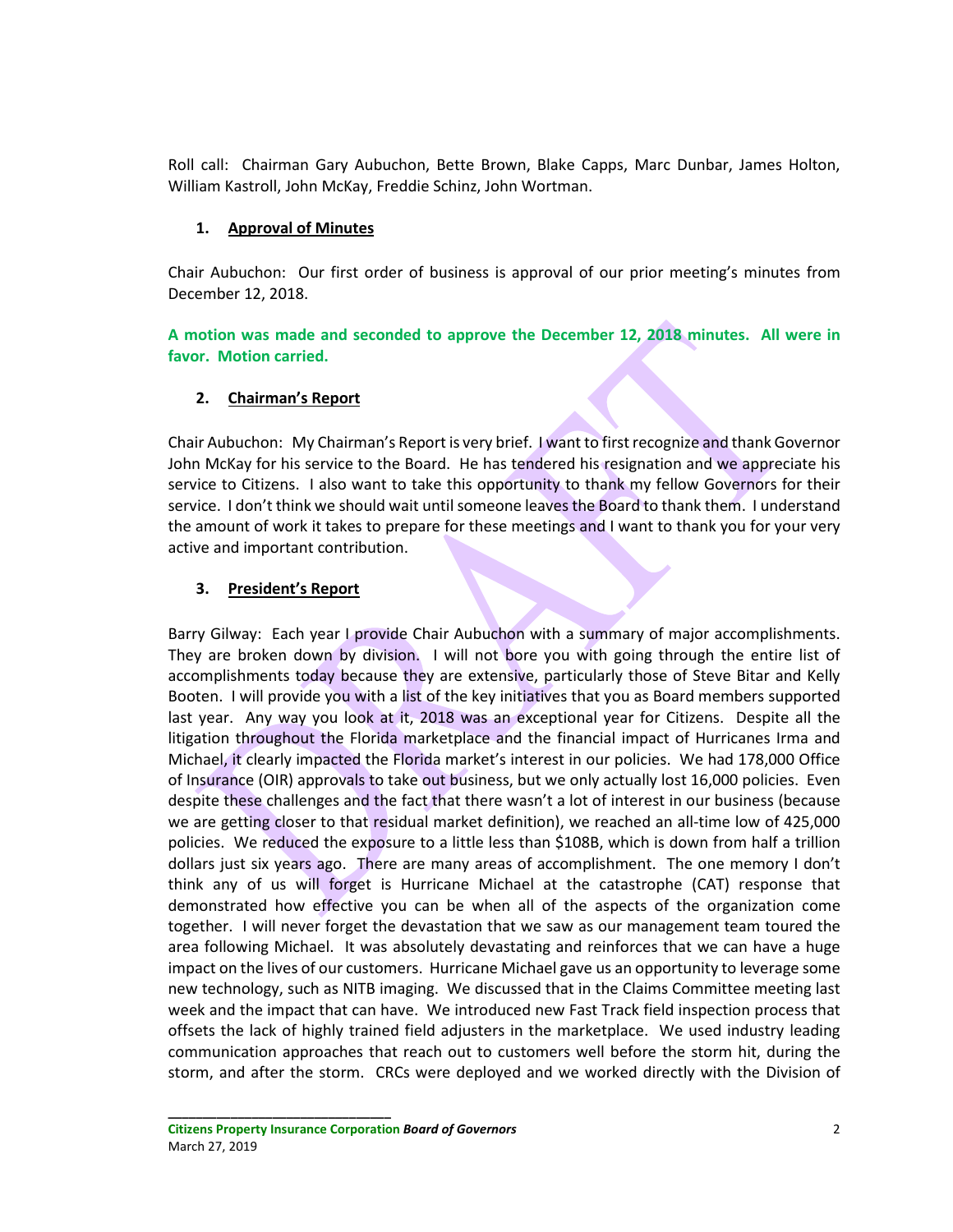Emergency Management (Christine and Candace) to identify locations in the entire industry. We really took the lead in identify locations where private market carriers establish sites for call centers. You had approved previously the technology associated for the First Notice of Loss (FNL) process and we rolled that out during Michael. Citizens' reputation for excellent claims service that we established during Hurricane Irma was heightened by the response during Michael. Even without legislative reform, our internal litigation initiatives began to start paying some dividends as Jay and the whole claims team started the enforcement of the appraisal language and policy form. Really, all Assignment of Benefits (AOB) issues were scope of work, which were moved into the appraisal process. The bottom line is that it gets money to the customers faster than the typical legal process. It results in a fair settlement. The Managed Repair Program (MRP) that we worked on for several years finally went from the design stage to a full implementation. That took all of the claims resources, communication resources, and agency services (which is Steve Bitar and Carl Rockman's areas). They've done a very effective job rolling out the MRP. Kelly's technology team managed over a hundred enterprise-wide projects. That's important to note because every single one of these projects does not get approved by the Board unless there is some significant improvement that they bring to the table. At any given point in time, we're managing about 46 of those projects and working them through the process. While all of this is going on, we closed down the Tampa office and consolidated that office with Jacksonville where we transitioned that office to a new work arrangement program. We also relocated the Disaster Recovery Center from Jacksonville. In Kelly's area, we really started building significant capability in the business continuity arena, making sure that when a storm hits, we have the resources immediately available to serve our customers. The control processes were strengthened thanks to Joe Martins and the Office of Internal Audit (OIA). It is quite a fantastic job, which Governor Brown mentioned yesterday, introducing and finalizing the Enterprise Risk Management (ERM) program. That was quite a success story. We had struggled with that, by the way, for a good, solid three years. We had not effectively implemented a solid ERM program until what was put into place last year. The Internal Control Framework (ICF) program – you've been hearing about it for four years. We've made huge progress bringing the ICF program to an end. You heard from Nancy Staff yesterday on the new compliance program that took hold and strengthened the compliance of the entire organization. Success in the financial area continued thanks to Jennifer Montero's negotiating skills. We placed more reinsurance coverage, \$1.4B, at a lower cost than the prior year, which I think is outstanding. This is despite Irma's impact on overall pricing. What we're seeing this year is the decision to place multi-year coverage which clearly shows that was the right approach and validated the fact that if you can get multi-year coverage with a low rate online, then you can benefit significantly. HR showed the results last week of the internal survey. The climate survey we completed – I'm particularly proud of that. I think our engagement scores were well above any benchmark that the industry establishes already. The interim survey literally showed improvement in every single area; some of the numbers are hard to believe. You're talking about a 93%/94% overall satisfaction from employees. 2018 was a continuous improvement year in every division. Citizens' reputation, I believe, was enhanced. The leadership team, led by our Legislative Affairs team (Christine Ashburn, Candace Bunker, and Michael Peltier), are fully engaged with the AOB changes. We know that could have a huge impact on our overall results if we are successful in getting some solid reform there. I echo what Chair Aubuchon said. None of this would be possible without the strong support that we have from this Board. I think you have shown tremendous support for stuff. You supported every major initiative we've

**Citizens Property Insurance Corporation** *Board of Governors* 3 March 27, 2019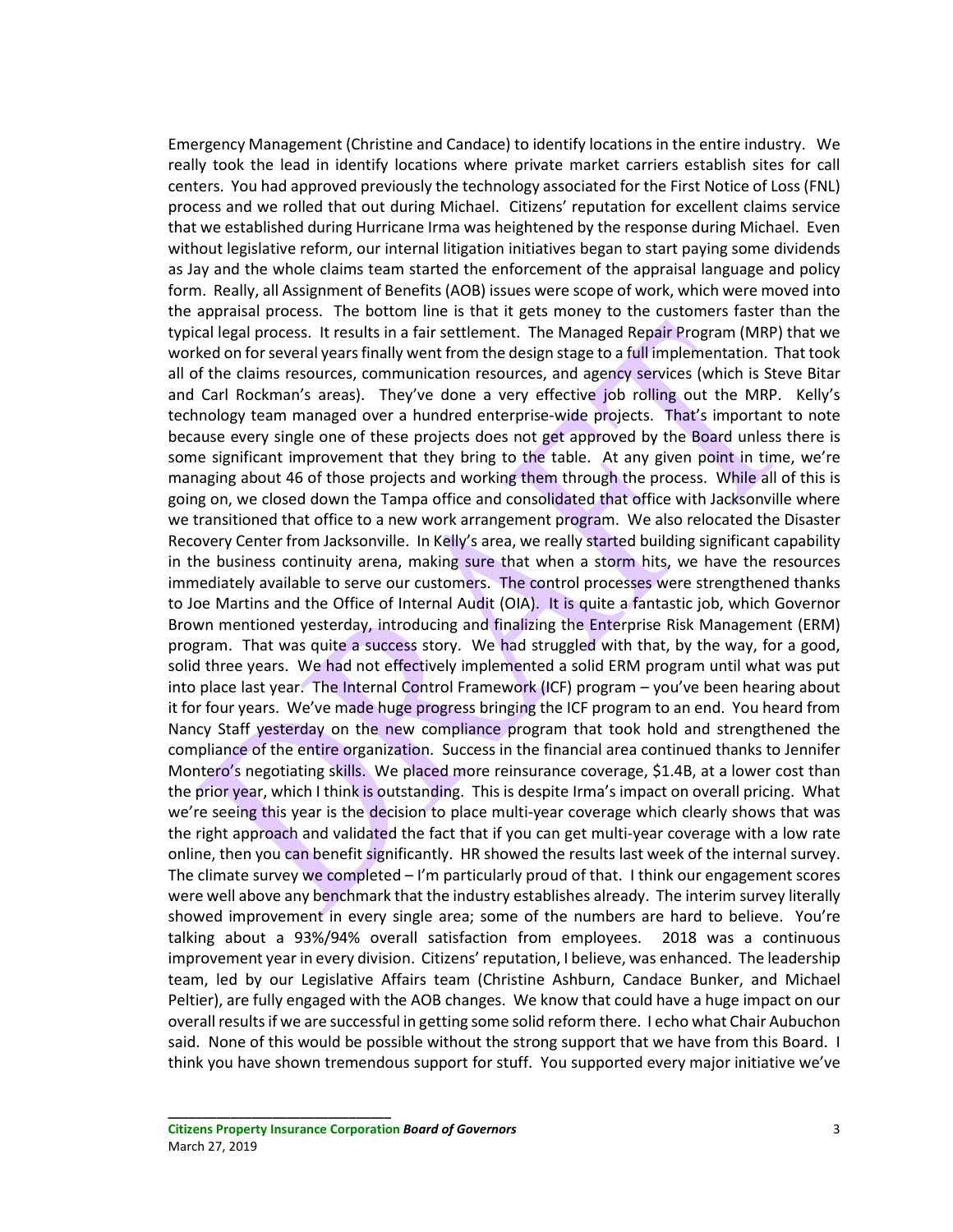asked you to consider. As a result, you've seen improvement pretty much across the board. We're never done, so let's continue with improvement.

## **4. Chief Financial Officer Report**

a. Finance and Investment Committee (FIC) Report

Chair Aubuchon: Yesterday, we had our FIC meeting. In that meeting, Kapil gave us a market update and Jennifer gave us a Risk Transfer Program and Investment Portfolio update. We had one action item that will come before the Board.

# **Risk Transfer Program**

Jennifer Montero: Behind tab four, you'll find the Executive Summary that goes with the Layer Charts that we presented yesterday. I'll give a brief overview of that. As many of you know, Citizens' statute requires that the Board makes its best efforts to secure CAT reinsurance to cover a 1-in-100 year storm at reasonable rates. The analysis to purchase reinsurance is evaluated by staff and Citizens Financial Advisor each year. The results and recommendation are presented to the Board each year. Essential to Citizens goal is to reduce exposure and reducing and eliminating the amount of an assessment burden on the Citizens of Florida is the transfer of risk through reinsurance mechanism like the FL Hurricane Catastrophe Fund (FHCF), traditional reinsurance markets, and capital markets. The proposed 2019 Risk Transfer Program for the Coastal Account incorporates all strategic elements from prior risk transfer programs, which include: transfer risk alongside the FHCF, transfer commercial non-residential (CNR) risk, and transfer aggregate annual risk in order to protect a portion of surplus for most catastrophic events and thereby eliminating assessments for a 1 in 100-year event and further reducing the amount and likelihood of assessments beyond the 1 in 100-year event to the citizens of Florida. Citizens plans to transfer exposure in the amount of approximately \$1.4B to the global reinsurance and capital markets in 2019 for the Coastal Account, which includes \$880M of risk transfer from 2017 and 2018 that remains in place for the 2019 season - \$330 million of multi-year traditional reinsurance and \$550M of capital markets risk transfer through Everglades Re. The proposed 2019 risk transfer layers for the Coastal Account are as follows:

- The first layer is known as the "sliver layer," and it's the yellow. Layer 1 of this program covers personal residential and commercial residential losses and would work in tandem with the mandatory coverage provided by the FHCF to include the copayment of the 10% of losses not covered by the FHCF (note that the FHCF reimburses 90% of covered losses). In addition, the FHCF only covers 5% of loss adjustment expenses ("LAE") and this layer covers any LAE above 5%. This layer will be placed in the traditional market.
- Layer 2 of this program covers annual, aggregate personal residential and commercial residential losses and will attach after \$528 million of losses. This layer will be placed in the traditional market.
- Layer 3 of this program would provide coverage for CNR losses not covered by other layers of the program and for which Citizens has no FHCF coverage. This layer will be placed in the traditional market.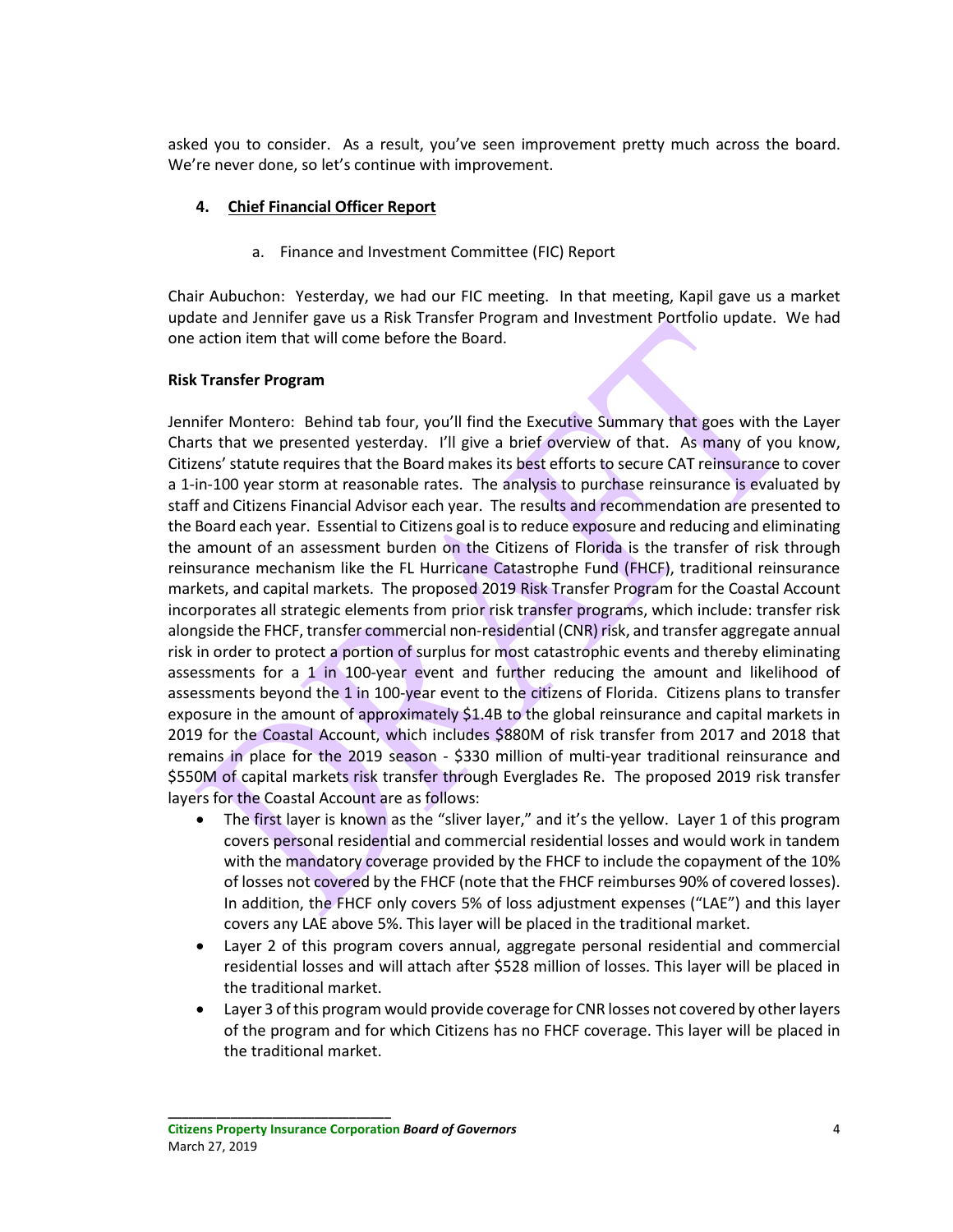All three years will be placed in the traditional market. The total amount of surplus exposed in a 1 in 100-year event in the Coastal Account would be approximately 22%. After significant losses in the Personal Lines Account (PLA) due to Hurricanes Irma and Michael, along with non-weather losses and assignment of benefits, the PLA surplus has decreased significantly and is now exposing much more of its surplus for a 1 in 100-year storm than in previous years – approximately 62%. Citizens' strategic risk transfer plan for PLA, similar to the Coastal Account, considers the transfer of a relatively marginal amount of risk in order to reduce the amount of surplus exposed in a 1 in 100-year event. In order to accomplish this, the amount of risk transfer purchased will be approximately \$200M alongside and above the FHCF. Staff will work with Citizens' co-brokers and its financial advisor to evaluate available options relating to the structure, terms, pricing, and other relevant matters in structuring the 2019 risk transfer program. Citizens and its financial advisor, Raymond James, and co-brokers, Willis Re and Guy Carpenter, will convene with a number of global traditional reinsurers to market Citizens' risk transfer programs over a two-week period in April. Following these meetings, staff will provide a recommendation to the Board of Governors in late April or early May for approval.

Governor Capps: Is this a new concept of applying risk transfer for the PLA as well for the Coastal?

Jennifer Montero: Yes.

Governor Capps: The \$200M figure – where did that figure come from and do we feel like that's adequate? I think what we've seen in recent hurricanes is the amount of destruction could be done in the interior part of the state and not just the coastal areas of the state.

Jennifer Montero: The reason for the smaller amount is that we have not gone out to the market for the PLA since 2005. Although it's very similar to the book of business in the Coastal Account, the Coastal Account 60% wind only so there is no other multi-perils. We want to make sure the reinsurers are comfortable with the PLA, so we're going with the smaller amount to test the pricing and to make sure the terms are right. If the terms and conditions are not good and if the pricing is not good, then it's a purchase we're not forced to make. That's what we're going to evaluate and then come back to you determine if it's a good purchase.

Governor Dunbar: There was some talking during the early parts of the legislation of changing some of the FHCF purchasing requirements. Can you give us a brief update on how we are on that?

Jennifer Montero: There is some legislation going back and forth. What the FHCF does, unlike traditional reinsurance, is that traditional reinsurance covers 100% of our loss adjustment expense (LAE). The FHCF gives us a factor of five. So, whatever your losses are, you get 5% toward your LAE. The CAT Bond works in a similar way but only it's 10%. It's just a factor. When LAE is high, the FHCF pays the 5% and the rest spills over into your traditional reinsurance. Some of the legislatures are working toward increasing the FHCF percentage of what is covered. The 5% is historic. I don't know if we publically know where that stands . . . we don't.

Chair Aubuchon: You don't know if it's likely to pass or not?

**Citizens Property Insurance Corporation** *Board of Governors* 5 March 27, 2019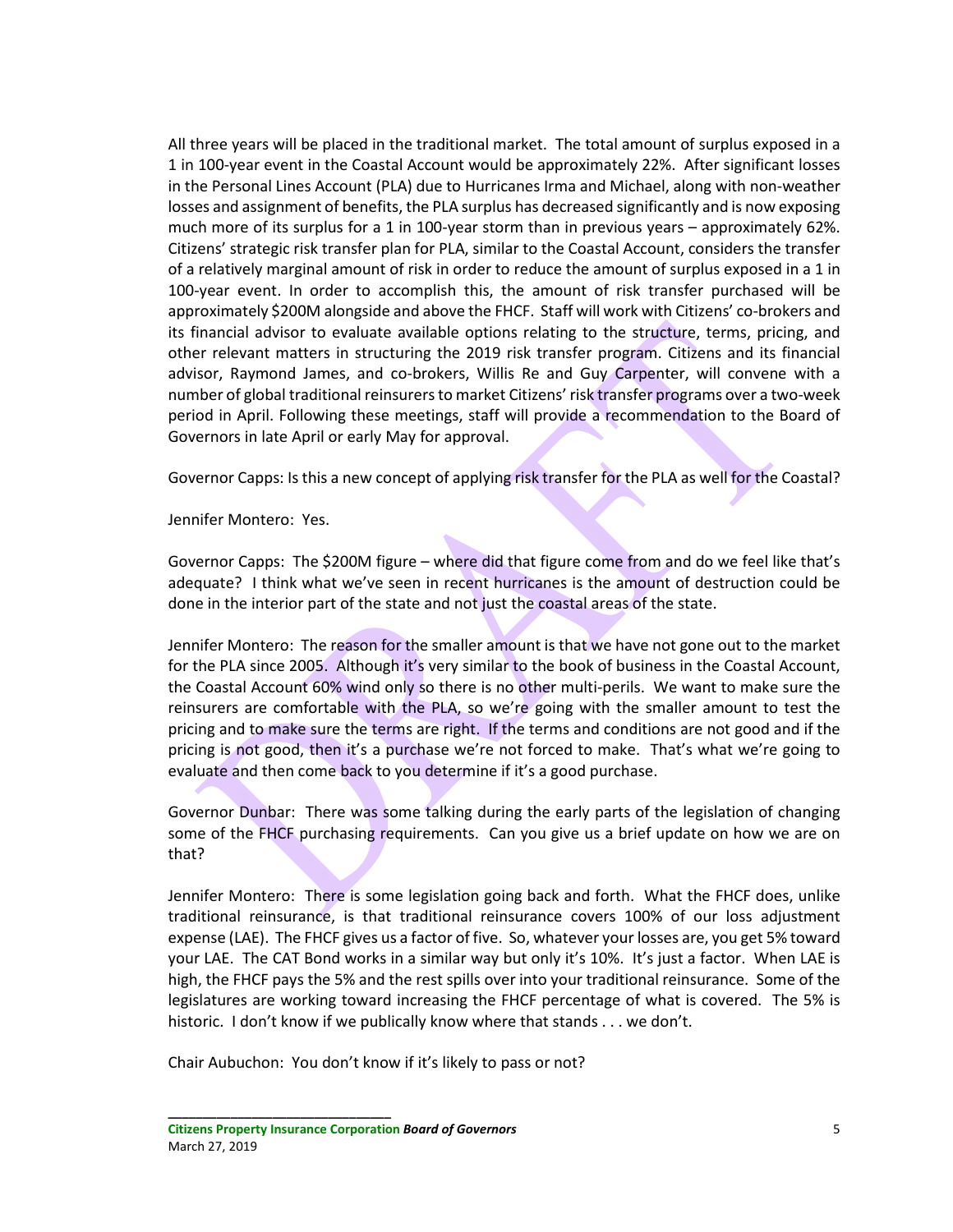Christine Ashburn: There is conversation and there is language. Senator Brandis is on the insurance bill that would change the way the FHCF LAE is paid. There are varying opinions in the industry on how to do that. Jennifer and I have been talking with Barry and others about what we think. Some carriers would like to see actual LAE. The FHCF has concerns about that. I do believe there is serious conversation; I know it's a priority for Senator Brandis. I do think that, unlike previous years, it has a better shot at passing. Where it lands and how it's structured are what's up for debate.

#### i. Action Item: Commercial Banking Services

Jennifer Montero: Pursuant to Section 287.057, Florida Statutes, on October 1, 2018, Citizens released Invitation to Negotiate No 18-0036 for Commercial Banking Services. Three responses were received November 15, 2018 and were first evaluated by the Evaluation Committee. The Negotiation Team then met with each of the three vendors who were advanced by the Evaluation Committee. On March 5, 2019, JP Morgan Chase Bank, NA was determined to offer the best value for Citizens by the Negotiation Team. JP Morgan also offered the lowest best and final offer. The Evaluation Committee and Negotiation Team were comprised of members from Citizens' Treasury and Investment Team, Financial Services Business Analysis Team, and Financial Reporting Team. Subject Matter Experts were provided by Citizens' Treasury and Investment, Financial Services Business Analysis, Accounting, and IT Teams. This Action Item seeks Board approval for Citizens to enter into a new contract with JP Morgan Chase Bank, N.A. to provide Commercial Banking Services which will replace Contract Number 11-10-005 with Wells Fargo. As of June 30, 2018, Citizens held approximately \$20M of total assets with the commercial banking vendor. The total balance held with our commercial bank has varied over time. The services include depository services, electronic funds transfer services, check clearing services, fraud prevention services, online banking and reporting capabilities, electronic files transmission service, account reconciliation, and custody safekeeping. The estimated amount of the contract is \$1.2M, which includes both the base and five-renewal terms. An estimated \$600K will be for the five-year base term and an estimated \$600K will be for the five-year renewal term. Before I go to the recommendation, Governor Dunbar had some questions about what was in the prior contract. The prior contract was a nine-year contract. The solicitation in 2010 was effective in 2011. It was a five-year based term with two two-year renewals. The contract for that full amount was \$4.428M, which was significantly more than the \$1.2M we're asking for ten years. When asked what we spent in 2018, our fees were \$206,193, which was on the high end because we had more checks than usual. I will also mention that when we did the solicitation in 2010, it was Wachovia Bank, but then Wells Fargo bought them out.

Chair Aubuchon: Before we get to the vote, I have a couple housekeeping items. I want to recognize that Bette Brown is here and will be voting. Marc Dunbar had a conflict but no longer has a conflict. I'll let him explain.

Governor Dunbar: I changed law firms effective February  $1<sup>st</sup>$ . My conflict was related to law partners Jones Walker. I'm no longer in that firm. I do have a quick question. Jennifer, if we do five, two, and two, is there a reason why we didn't do five, two, and two this time? We're doing five and five.

**Citizens Property Insurance Corporation** *Board of Governors* 6 March 27, 2019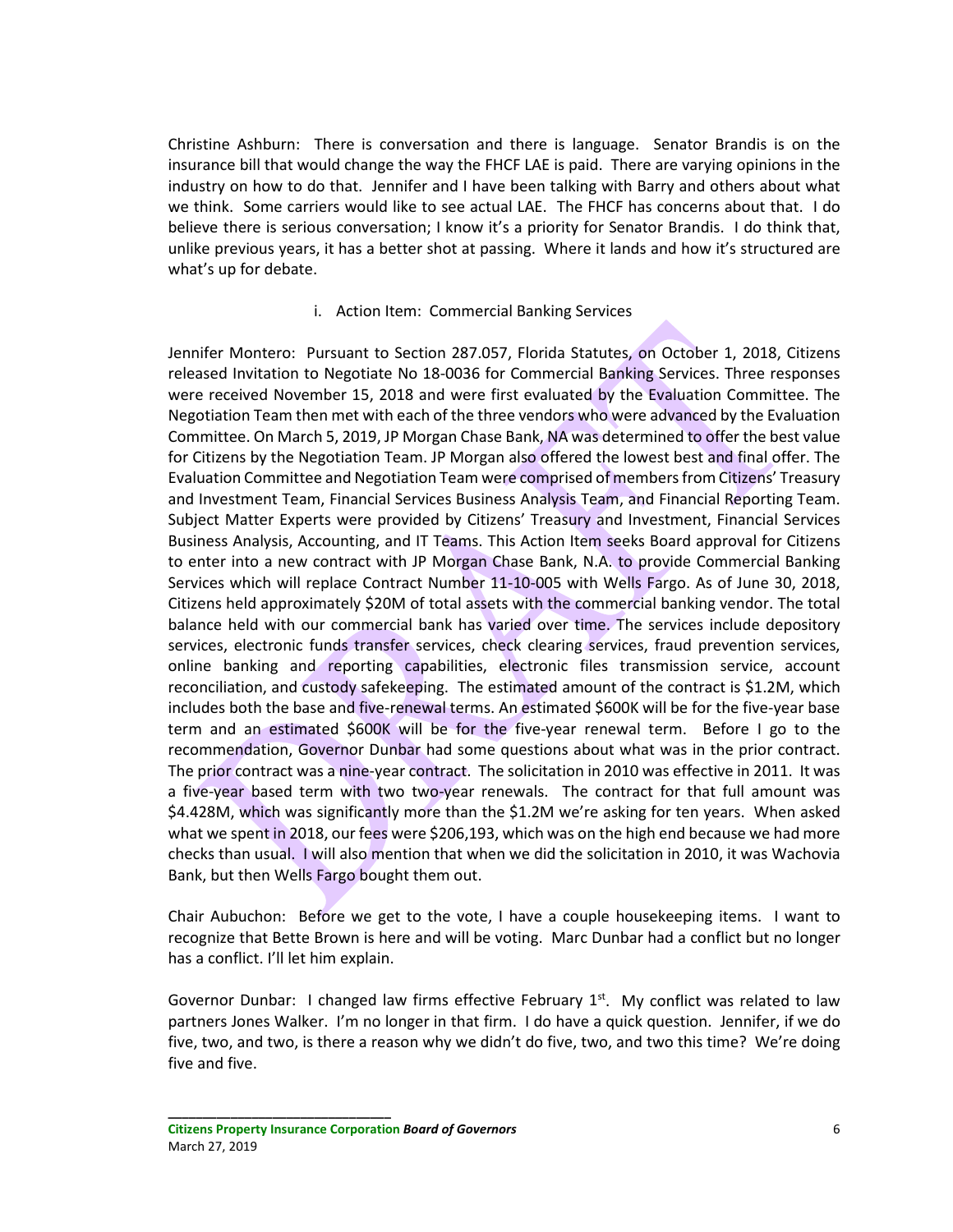Jennifer Montero: I don't know if there is a significant reason why.

Governor Dunbar: In the conversation we had yesterday, the trend is for significant savings. I'm curious to know if five, two, and two is better. I guess it doesn't matter because we can always opt out after five years.

Governor Capps: In the recommendation, it talks about a five-year base contract for \$1.2M. Considering the fact that the prior provider's contract was \$4.428M – is base a bare-bones thing?

Jennifer Montero: The base is the first term of the contract, which is five years. Then, there is a renewal for another five years. The whole contract is for ten years if we do the renewal. The \$1.2M is for the ten years. It's \$600,000 for the base year, which is the first five years, and then it's \$600,000 for the second set of five years.

Governor Capps: I guess my point is that comparing \$4M to \$1M, it seems like a really massive drop in price, and a lot of times, things like that are too good to be true. There are a lot of "tackons" that go into the deal, and it ends up being "ten" than "one."

Jennifer Montero: The \$4.428 was the approximate amount at the time of the contract at the time of the Consent Agenda in 2010. However, the charge was \$206,000 in 2018. We paid \$215,000 in 2017. Both of those were a little higher because of Hurricanes Irma and Michael. With the \$1.2M, will get about \$120,000. Even though that \$4M was what was approved, that was not what we were actually spending. We ended up spending \$2M over that contract term. It was an average of \$200,000 a year rather than \$400,000 a year, which is what that contract was allowing for.

**A motion was made and seconded for the Board to approve the five-year base contract, including the five-year renewal term for an estimated amount of \$1,200,000 for Commercial Banking Services, ITN 18-0036 to JP Morgan Chase Bank, N.A.; and to authorize staff to take any appropriate or necessary action consistent with this Action Item. All were in favor. Motion carried.** 

b. Financial Summary and Statement of Operations

Jennifer Montero: I will note that these are unaudited financial statements. We don't expect any differences with the audited financials. Yesterday, Brian Smith from Dixon Hughes and Goodman (external auditor) gave us a briefing at the Audit Committee. They are currently working on our audit. I will give a brief overview of the 2018 year-end financials. Despite Michael landing in 2018, adjustments to the net loss in LAE reserves from Irma, and continued AOB challenges from nonweather water losses, Citizens will enter the 2019 hurricane season on strong financial footing. At December 31, 2018, Citizens held total cash and invested assets of approximately \$9.3B and reported year-end surplus of \$6.2B. The 2018 consolidated net loss of \$151.4M including \$151.7M in loss of LAE related to Hurricane Michael as well as \$68.2M in net development in loss reserves related to Hurricane Irma. The year-end direct written premium of \$868.4M was 3% less than the prior year. The PLA policies in force (PIF) increased less than 2% while the

**Citizens Property Insurance Corporation** *Board of Governors* 7 March 27, 2019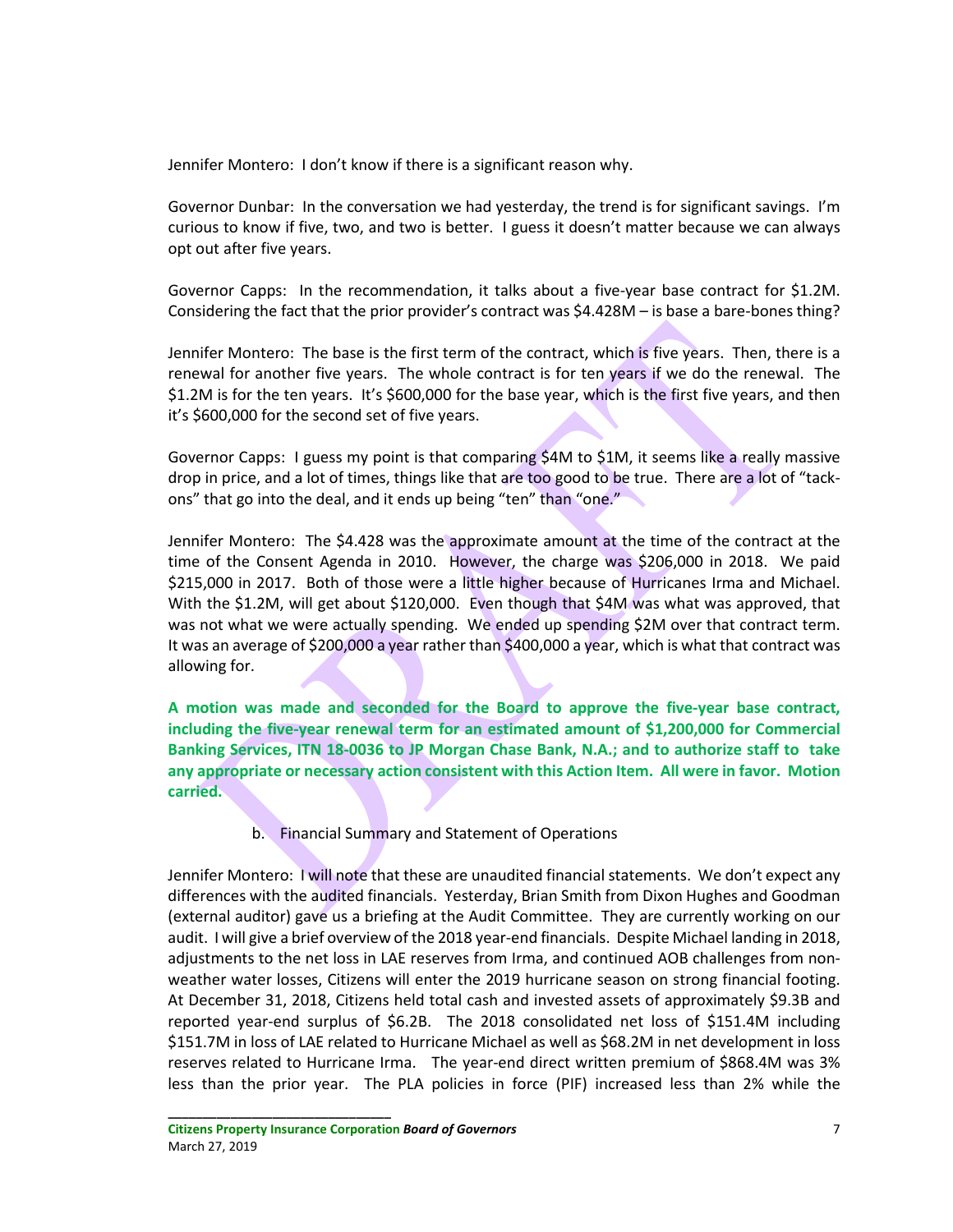Commercial Lines Account (CLA) and the Coastal Account showed decreases in PIF by 30% and 12% respectively. This was primarily due to the commercial book leaving Citizens. As of December 31, 2018, consolidated net loss in LAE reserves related to Hurricane Irma was increased by \$104.5M. This increase was largely concentrated PLA and was driven by increases in projected claims accounts, increases in loss severity, increases in ALAE severity, and overall increases in ULAE costs. Preliminary data suggests the increase in loss severity is being driven by increase in inflationary trends due to demand surge whereby significant increases in the cost of labor have been observed. Hurricanes Michael and Irma added \$220M to the 2018 consolidated net loss. The consolidated ultimate net loss in LAE reserves related to Hurricane Irma were \$1.9B of which \$697.2M is recoverable under Citizens' reinsurance contracts with the FHCF and private reinsurers. Litigation of non-weather water claims continues to impact the PLA with historical high litigation rates that remain within the 40% to 50% range. Favorable loss development of older water claims offset with adverse development in ALAE. Additionally, adverse development on older sinkhole claims contributed to an increase in reported loss in LAE ratio within the PLA. The 2018 year end expense ratio is 24.6% as compared to 25.3% in 2017. Favorable variances in salaries primarily driven by year-over-year decreases in headcount were the largest drivers – 3.6% less compared to 5% below budget. Other items contributing to favorable variances in administrative expenses were reductions in depreciation expense due to delays and deferrals in the acquisition of capital assets and reductions in personal services largely due to lower utilization of contingency reserves as well as other deferrals and delays of projects. Investment income increased due to reduction in interest expense as \$255M in bonds matured in 2018 as well as increases in investment returns. This increase was partially offset by realized losses that were taken to liquidate portfolios to make claims payments. Over the next several months, we will be placing the 2019 Reinsurance Program with the primary goal of protecting policyholder surplus and to continue the elimination of assessments at the 1 in 100-year storm level. Our total assets in surplus remain well-positioned to meet any claims paying obligations.

## **5. Chief Systems & Operations Officer Report**

a. Information Systems Advisory Committee (ISAC) Report

Kelly Booten: The ISAC met telephonically on March 12. I briefed the committee on the closure of the 2 ½ year Centerpoint Implementation. The committee reviewed the ISAC Charter and there's one change recommendation for Board consideration. The recommendation is to change the minimum number of meetings from four to two. We will almost meet four times a year, but this allows us some flexibility if there are no agenda items.

## i. Action Item: ISAC Charter

# **A motion was made to approve the changes to Citizens' Information Systems Advisory Committee Charter. All were in favor. Motion carried.**

Kelly Booten: Robert Sellers, Vice President and CTO, briefed the committee on the Security Strategy, focusing on influencing and supporting Citizens business units in producing business outcomes successfully without taking on undue technology and cyber security risks. A key goal of the program this year is improving identity and access management capabilities. Aditya Gavvala,

**Citizens Property Insurance Corporation** *Board of Governors* 8 March 27, 2019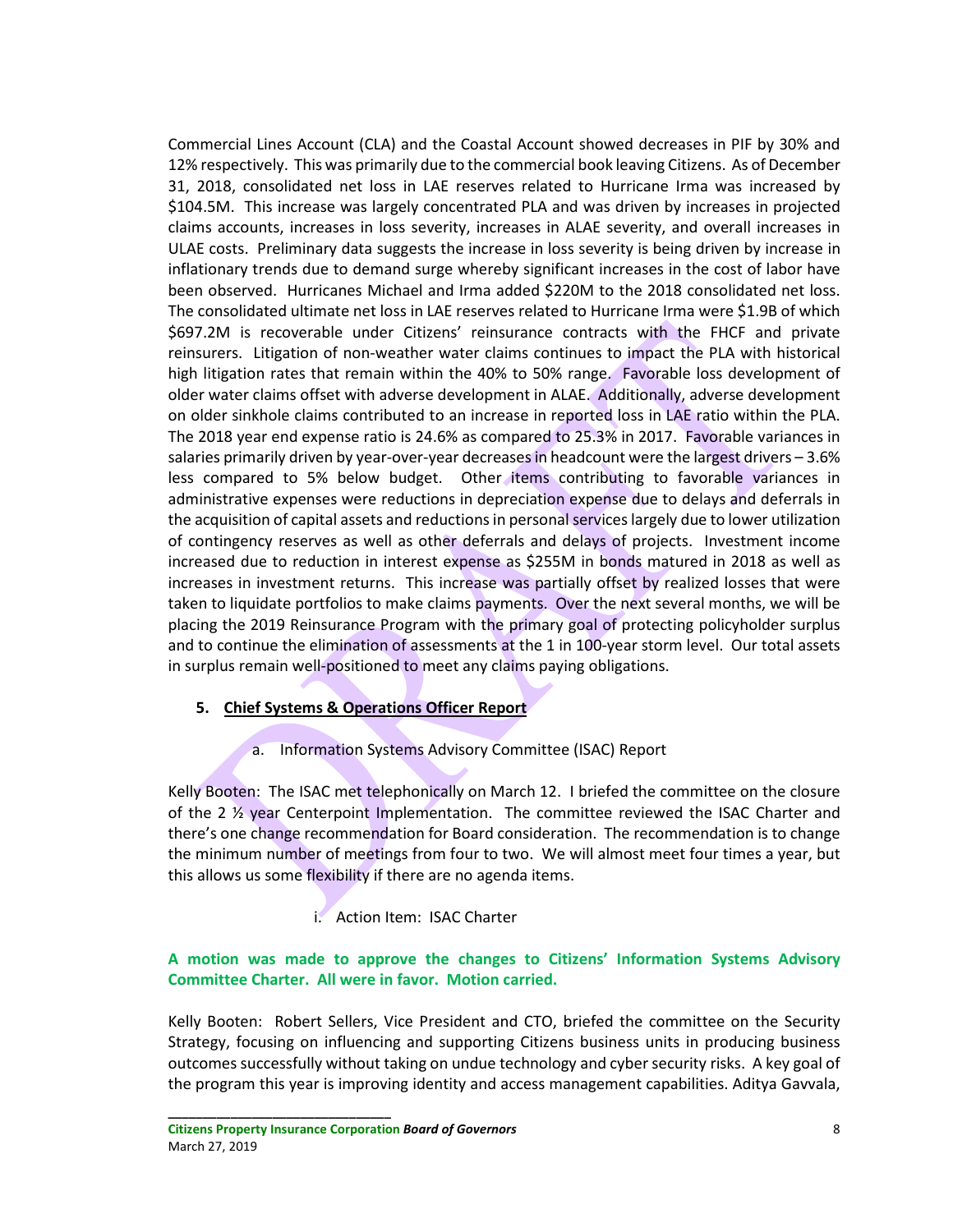VP - IT Services & Delivery, briefed the committee on the Cloud Strategy. We currently use a number of software as a service applications hosted in the cloud. This strategy is to gradually transition into hosting in our own infrastructure and applications where possible, reducing data center disaster recovery footprint. Aditya Gavvala briefed the committee on the Document Generation Software Business Case. That concludes my ISAC report.

- b. Facilities
	- i. Action Item: Chair Replacement for Jacksonville

Kelly Booten: This Action Item seeks Board approval to purchase replacement chairs that have met their useful life cycle. This is a budgeted one-time expense for the replacement of chairs.

**A motion was made and seconded to approve the expenditures for the purchase of chairs through State of Florida Contract No. 425-001-12-1 at a total cost not to exceed \$182,800 and authorize staff to take any appropriate or necessary action consistent with this Action Item.**

Governor Capps: I'm curious as to why this is actually an action item.

Kelly Booten: Because it's over \$100,000.

# **All were in favor of the motion. Motion carried.**

Marc Dunbar: I apologize. I have a question in my notes that goes back to Jennifer. On page three of the financial report, there is discussion about the older sinkhole claims. In the fifth paragraph, it says, "Additionally adverse deployment on older sinkhole claims contributed to the increase of reported loss in LAE ratio in the PLA and CLA. Volatility in older sinkhole claims continue to contribute to the material correlated variances of recorded losses in LAE." Can you elaborate on what's happening with these older sinkhole claims and why they're coming back to us?

Barry Gilway: The claims are not coming back to us. They are very similar to the claims like the one you helped us resolve. Governor Dunbar was helpful in negotiating on a major sinkhole loss claim. They are claims pre-2011 and post-2011 that still remain under litigation. I believe the number is -\$60M in developing a little worse than we thought they would. These are not new sinkhole claims. These are claims that were previously and continue to be under litigation.

Marc Dunbar: Do we have trials coming on these or do we have more adverse rulings?

Barry Gilway: In some cases, we do. On a monthly basis, Steven Woods provides us with a complete synopsis of every major claim, showing the progress that was made the prior 30 days of all the claims that fit in this category. They are any major claims that have impact on our coverage position. We can provide for the Board a complete monthly summary. I know you receive it personally.

Marc Dunbar: That would be great because I don't think they're still coming to me.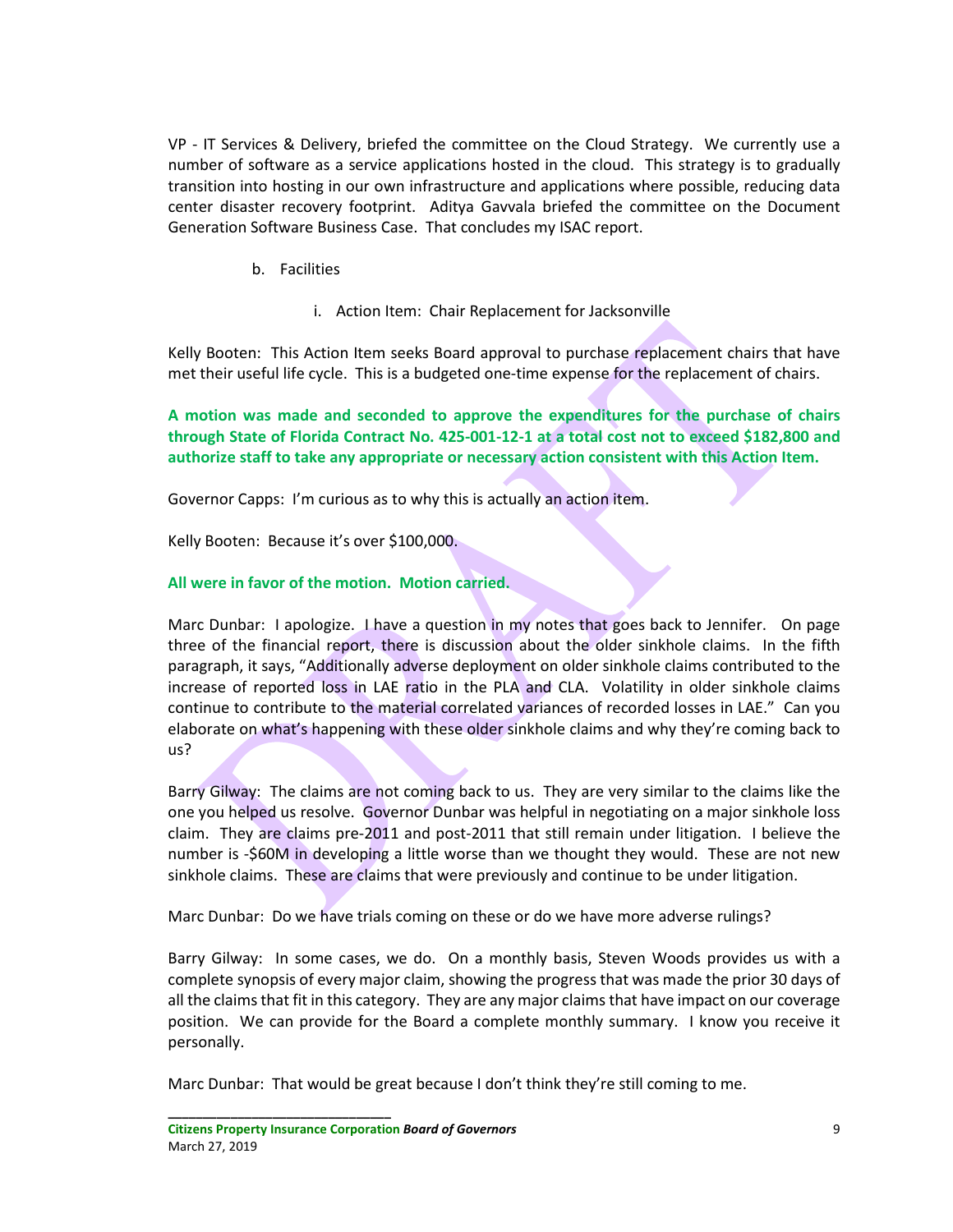## **6. Chief Claims Officer Report**

a. Claims Committee Report

Jay Adams: The Claims Committee met telephonically on March 19<sup>th</sup>. During that meeting, we discussed non-weather water claims. We did an update for one 2018 looked like. We provided a MRP update based on the new 8-1-18 product language changes. We talked about some of the outcomes we've seen thus far with Hurricane Irma settlement agreements. We also provided a CAT update and a litigated claims update.

b. Action Item: Geospatial Intelligence Center (GIC) Membership Upgrade

Jay Adams: This is a service that Citizens leveraged during Hurricanes Irma and Michael. Citizens is a member of the National Insurance Crime Bureau. They help us in conducting research in fraudulent areas with our Special Investigations Unit (SIU) group. They have also undertaken recently doing aerial imagery immediately following an event. The first time they did this was for Hurricane Harvey. They made that imagery available to insurance carriers and to the public but just for a short period of time. Citizens leveraged this for Hurricane Irma response. We were able to use this service prior to the Keys being open for entry for claims people. We were able to establish what the damage looks like in the lower Keys. It helped us establish a need for a strike force office in Key West. We leveraged this data during Hurricane Michael. They did the flyovers and provided the data within about 48 to 72 hours. The way we leveraged the data this time is that for those areas we have insured homes that had a slab leftover, we were able to adjust those claims over the phone. We were able to put claims on behalf of the insured and start that whole claims process very early. The issue of not being a member of their Geospatial Intelligence Center (GIC) is that the imagery is available for only a very short period of time. As you know, we are still getting Hurricane Irma claims. We no longer have access to that aerial imagery. If the claim goes into appraisal or litigation, we might want to leverage that imagery past 30 days of the storm event. With that said, we'd like to gain access GIC aerial imagery data as well as pre- and postevent imagery moving forward. They do provide access to CAT event imagery. This ensures we get this imagery available without any delay and it allows us to have a say over the areas they fly over. They do reach out to their member carriers and ask them where their book of business is so they can target the right areas when they do the flyovers. This upgrade to GIC membership will provide a direct contribution to the GIC for the costs of the GIC program, which are shared across GIC member insurers. This funding supports the GIC and its mission which, by making postloss imagery available online, serves an important public interest not only to catastrophe response organizations but also to those individuals and families directly impacted by events. This is a single-source under 19-2001 and was publically posted on March 5, 2019. It's a single-source because it's an addition to the membership that we currently have with the NICB. The total estimated cost for the 33 month term is \$912,732.95.

**A motion was made and seconded for the Board to approve the National Insurance Crime Bureau (NICB) contract amendment not to exceed \$912,732.95 for the period of April 1, 2019 to December 31, 2022, for the Geospatial Intelligence Center (GIC) Membership Upgrade Action**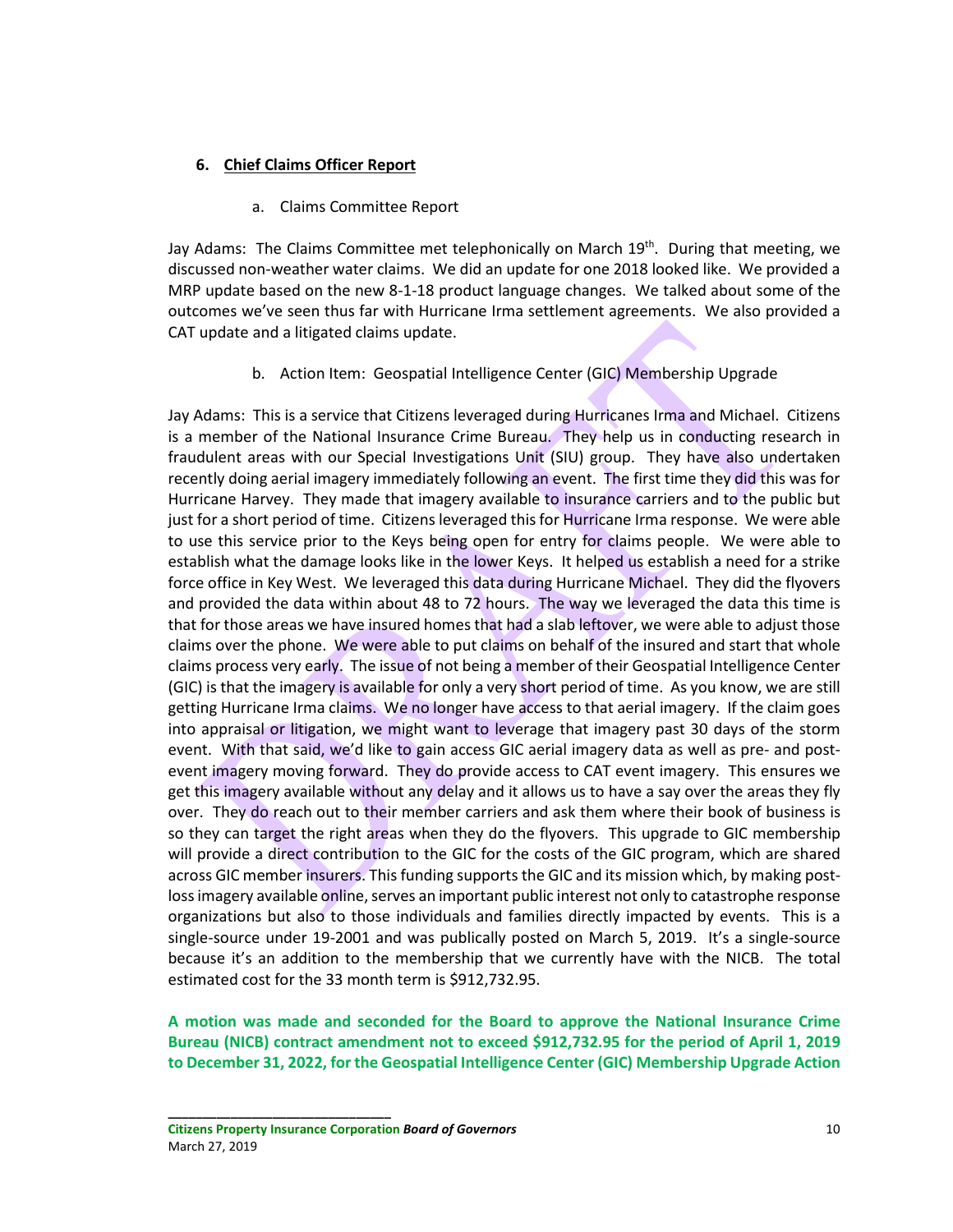**Item, SS 19-2001 and to authorize staff to take any appropriate or necessary action consistent with this Action Item. All were favor. Motion carried.** 

# **7. Chief Underwriting and Agency Services Report**

a. Market Accountability Advisory Committee (MAAC) Report

Dave Newell: Thank you, everyone. For the record, Dave Newell, Chair of the MAAC. We met yesterday with a report from Carl Rockman, Senior Director of Agency and Market Services. He talked about the continued look at the Agency Plan that Citizens currently has. Agent and agency counts continue to decline overall, with 6,988 agents and 4,523 agencies respectively. We reviewed the Performance Violation and Late Submission programs. This is something Citizens has put in place the past few years. It has really helped those agents from time to time who may not get the paperwork in; it's really boosted their education on how critical it is to get their paperwork in timely. We also reviewed their outreach programs, especially after Hurricanes Irma and Michael, to agents and policyholders to advise them on things they need to be aware of as they go through the claims process. The webinars have been very helpful. A lot of interaction with some of our agents; some have actually hosted Citizens staff and their agencies from timeto-time, depending on locale – some in Monroe County and some in southwest Florida after Irma. Steve will present what we approved yesterday, which was the creation of a MAAC Charter. We were one of the few committees that did not have a charter. We brought that back to the table in December and had some modifications in December. Lastly, the committee always likes to get an update on the claims activity. Craig Sakraida, Senior Director of Claims, provided an update on the catastrophe, not only for 2018 but certainly for 2019.

i. Action Item: MAAC Charter

**A motion was made and seconded for the Board to approve the proposed MAAC Charter and to authorize staff to take any appropriate or necessary actions consistent with this Action Item. All were in favor. Motion carried.** 

- **8. Chief Internal Audit Office (OIA) Report** 
	- a. Audit Committee Report

Bette Brown: Joe did a great job with his dashboard. We did talk a little about the annual report, and we had Brian Smith from Dixon Hughes who will provide a final report in mid-May. We received rousing information from Nancy Staff on ethics and compliance. It was a really good presentation. It was a good meeting.

Joe Martins: At the meeting we presented the OIA Charters. Both of the charters were discussed and approved. The recommendation resulted in minor changes to the charter as presented. If there are no questions, I recommend to the Board to approve the Audit Charter as presented.

Bette Brown: I did say at the meeting yesterday that Joe sent me all the changes. They were all minor. It wasn't anything major; it was just scrivener items for conciseness.

**Citizens Property Insurance Corporation** *Board of Governors* 11 March 27, 2019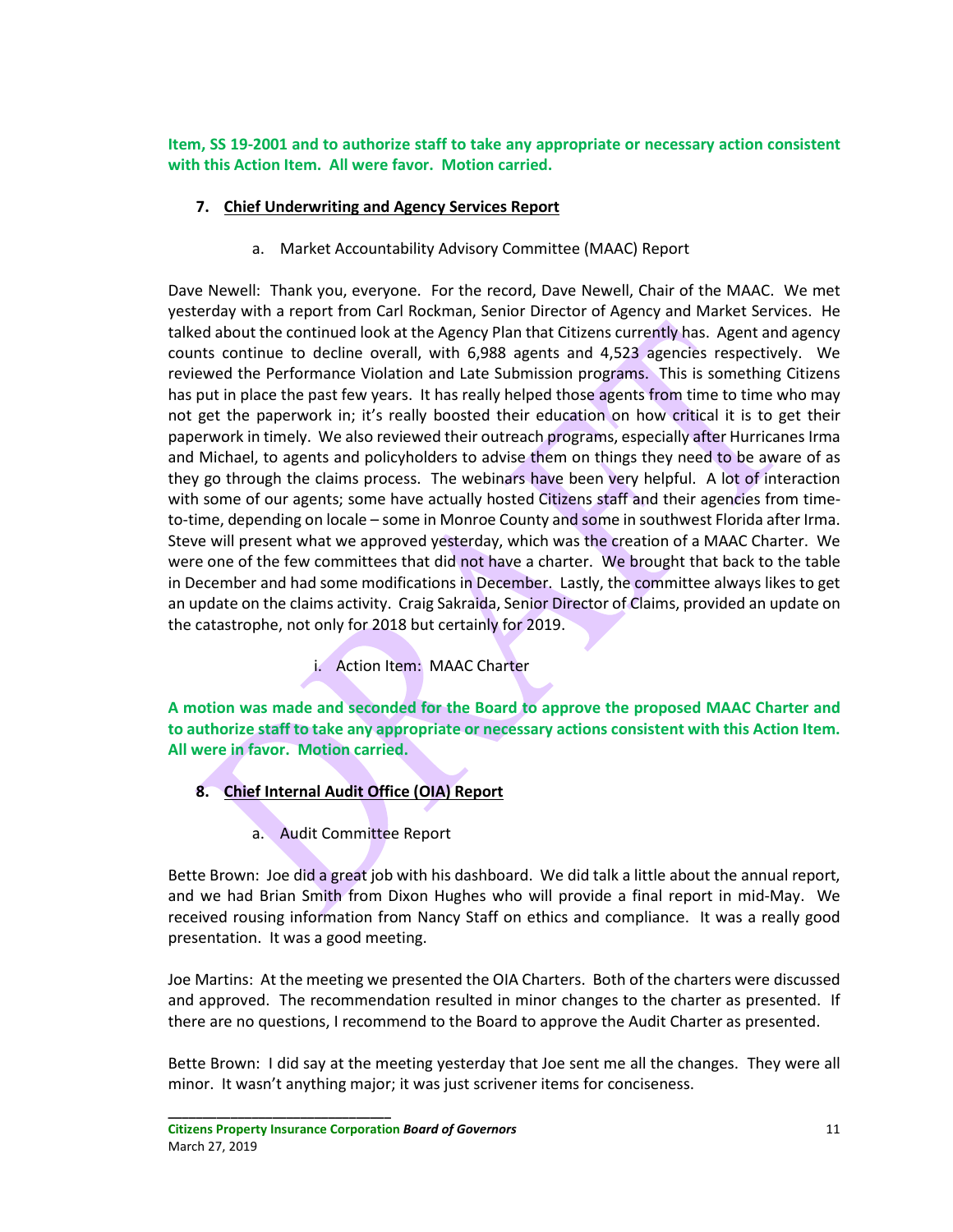#### Chairman Aubuchon: Is this for approval?

Joe Martins: It's not a specific action item. We request for approval of the charter.

# **A motion was made and seconded to approve the Audit Committee Charter. All were in favor. Motion carried.**

Joe Martins: There's an update on the OIA policies [unintelligible 51:28] were also discussed at the Audit Committee. The OIA also completed three audit engagements since the previous meeting. Minor issues were noted in both the alternative work arrangements as well as the MRP. With the audit of the Centerpoint User Access audit, we noted that effective business units proactively collaborated in the design and implementation phases in the project to develop appropriate user access controls. However, system limitations and the complexity of Oracle roles and permissions contributed to challenges in effectively managing user access. OIA noted that improvements are needed to strengthen controls related to ensuring users are assigned roles with the least privilege necessary to perform their job functions, monitoring of transactions performed by privileged users, and oversight of the provisioning process including external users. We're currently tracking 19 open items. Of the 19 items, two are high impact issues referred to Centerpoint User Access. All open items are being worked on by management at the moment. The Internal Controls Office is rolling out the Internal Control Framework (ICF) and there are currently 17 processes remaining for the completion of the framework. We foresee that framework to be fully implemented and operational by June 30, 2019. Through the ICF, we allow the enablement and monitoring of management Control Self-Assessments for all completed processes. The process will be completed by November 30, 2019. The Internal Controls Office monitors the completion of control self-assessments and assesses quality and management reviews. The Enterprise Risk Office will look from top-down strategic approach and bottom-up operational risk management. In terms of the strategic risk management, we had a risk assessment in February. During that meeting, we identified four new strategic risks for the organization. We completed a total of 17 operational risk assessments. The four new risks refer to Ability to Adapt to Changing Revenue, Managed Repair Program, Market Dependence on Reinsurance, and Rate Differential. With respect to the operational risk management, they resulted into risk training [unintelligible 54:32] remaining in support of the IFC process. There are a total of 72 process risk assessments, which will be completed by December 30, 2019. By the end of this year, business unit management should be equipped to manage risk process areas in accordance with Citizens Enterprise Risk Management framework.

Bette Brown: I probably should have said this first. Joe has come up with a plan to outline those topics that should be highlighted. There is a lot of information in this Board book when it comes to Joe's area. I know you all read through it, but what I ask him is to get a little bit more granular to bring to your attention the highlights. That's what we're attempting to today, and I think it helps.

## **9. Chief of Communications and Legislative and External Affairs Update**

a. Legislative Update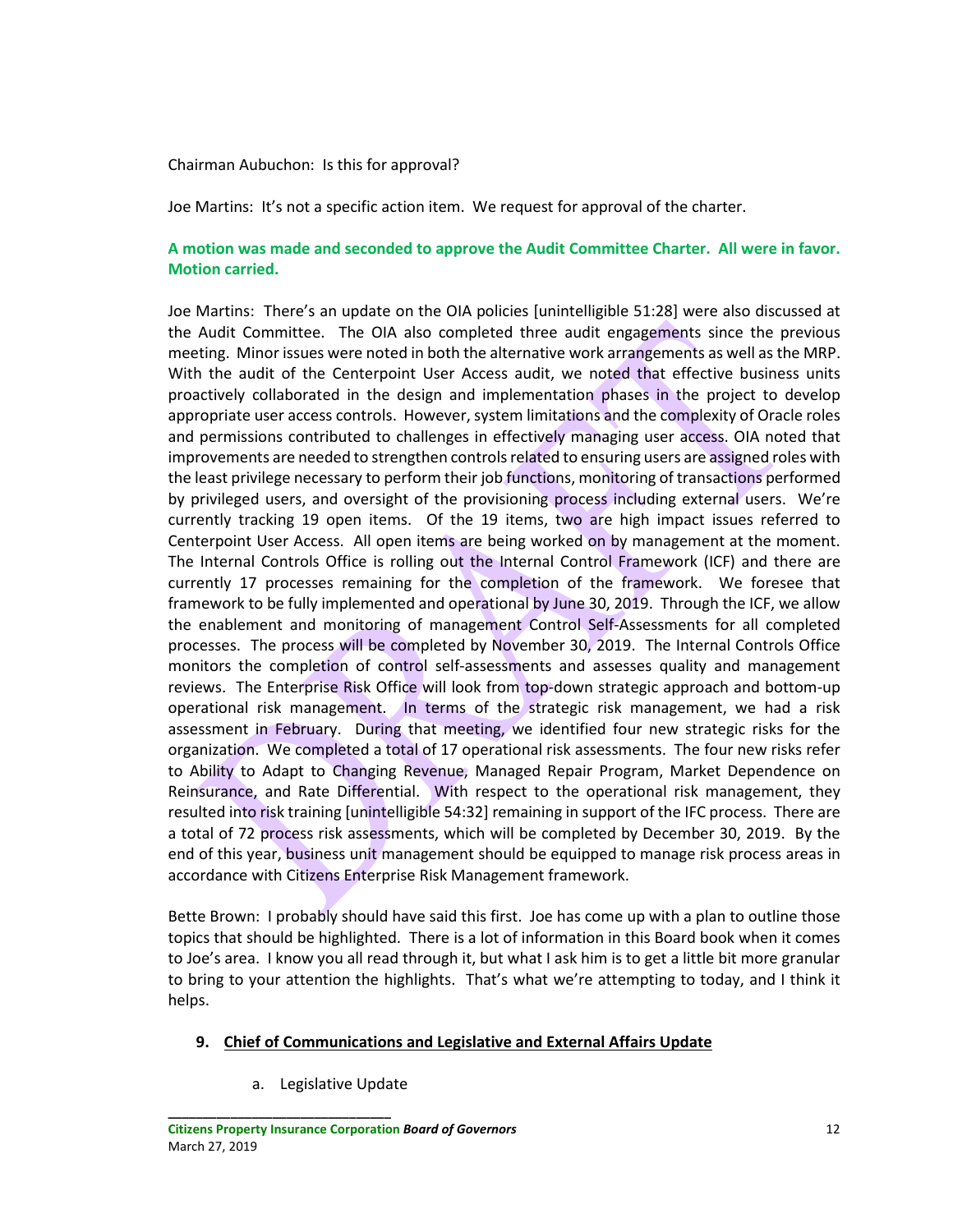Christine Ashburn: As you are all aware, the 2019 Legislative Session convened on March 5<sup>th</sup>. It's a nine week/sixty-day session that ends during the first week in May. More than 3,400 bills have been filed in this session, and currently, we are tracking 112 of those: ethics packages, general insurance items, anything that could potentially be procurement type things because we are governed by 287 . . . so not all insurance issues but a variety of issues that we monitor, some obviously more critical than others. I just want to point out – before we talk about the elephant in the room – a couple of bills. House Bill (HB) 1145 (Rep. Holly Raschein) and Senate Bill (SB) 1476 (Rep. Anitere Flores) would reduce the rate cap in Monroe County from 10% to 5% for a two year period. The argument behind this is that as the Keys continue to recover from Hurricane Irma and given our unique roll down there – we're writing about 65% of the Wind – I think there is a desire to give those consumers some rate relief. The House Bill has not been heard and the final Banking and Insurance Subcommittee was held yesterday. Unless something were to occur with a reference change, that bill will more than likely not move in the House this year. The Senate Bill was heard and passed by the Banking and Insurance Committee on Monday of this week. Just for perspective on our side with working with Brian Donovan, the premium impact to Citizens would be pretty minimal - \$1.2M a year for each of the two years. While we write a lot down there, we have a significant rate need of 45%. There is a smaller subset of policies that have a significant rate need, which is why you do not see a larger premium impact. We have not taken a position against that bill; we have provided the information and the impact. Clearly, our largest concern would be if it were expanded beyond the Keys and if it were a long-term change. Right now it does not look like both of those bills will make it across the finish line. Also HB 541 by Rep. Zika and SB 566 by Senator Hooper would greatly expand the definition and the role of catastrophic ground cover collapse, which is the base coverage that would remain property policies under SB 408 when sinkhole became an optional coverage with the outcry for rate relief in the Tampa Bay area during the Sinkhole Crisis. Senator Hooper has not moved his bill, and Rep. Zika yesterday temporarily postponed his bill with Insurance and Banking, recognizing that it was a very contentious issue. There was a lot of concern about the impact of that bill on a reform that is working, so he is asking to study that issue further and will not move that bill further this year. Just for perspective for those of you who are not on the Board during the Sinkhole Crisis of 2011 and 2012, between 2005 and 2012, Citizens collected \$318M in premium for sinkhole and paid out \$1.7B in losses. To say we were in a crisis is probably an understatement of this century. For perspective, that's a \$1.4B net loss over those years. Right now, as of 9/30/2018, the PLA has a surplus of \$1.8B. Clearly it's not a sustainable model. We did have concerns about that and met with Rep. Zika and shared our concerns about the adverse impact that would have on the marketplace with litigation and losses, most notably probably seeing significant growth in the Tampa Bay area. HB 2011 by Rep. Polo and SB 1288 by Senator Brannan would require property insurance policies cover explosions. There are local issues in the Broward and Dade areas where there is some mining and blasting going on in neighborhoods that have been built too close. Those bills have not been heard, and we do not expect those through this session. To Governor Holton's point, the omnibus insurance bills that make various tweaks to the insurance code are moving and we are notably watching the FHCF that was discussed earlier. So, AOB – obviously, this is the most critical issue for the insurance industry in Florida for the last five to six years. It's being closely watched by property and auto insurers as there was also an auto glass AOB crisis occurring in the auto market. Unlike previous years, we are seeing good movement on the issue in both the House and Senate. HB 122, sponsored by Senator Doug Broxson, has moved through two of it's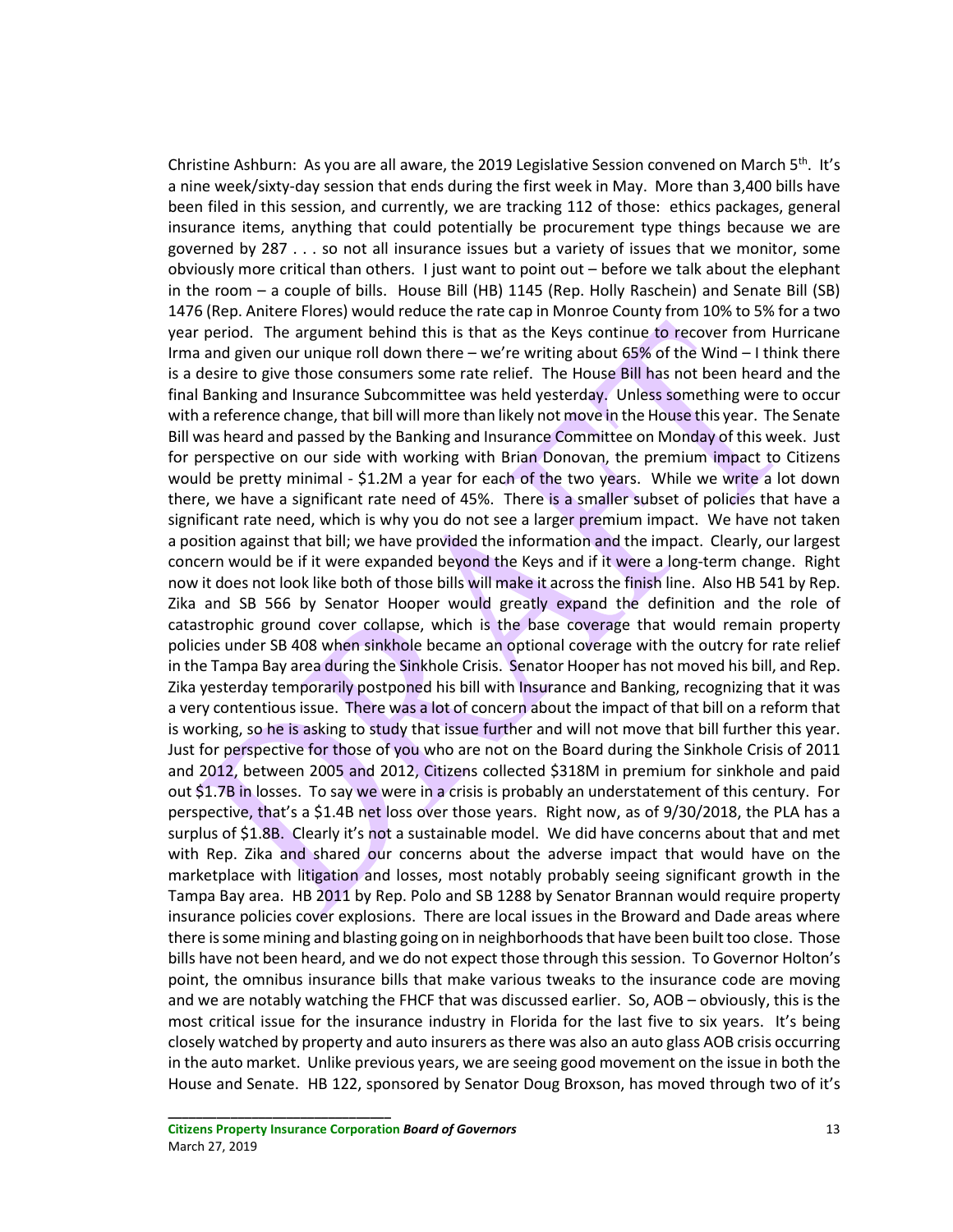three committees of reference. The Rules is the remaining committee; it's not meeting this week or next week, so we anticipate that bill being heard during week six. There is still plenty of time. HB 7065, which is by a Rep. Rommel, is going to be heard through the final committee of reference tomorrow. That bill will then be ready for the floor and put on the House calendar for final passage and consideration by the full House. The bills do currently differ. The House bill would allow carriers to offer both an assignable and non-assignable policy if there was a rate differential. That is something we've seen different from the past. It's something we've talked about with Speaker Oliva as a priority and as an idea. Carriers would not be forced to do it; it would be an option of a carrier to do that. The Senate bill, while it does prohibit access to the one-way fee statute you've heard us talk about, it does not strongly define what prevailing party mechanism as the House bill does. We do expect negotiations to go on between the House and Senate when those bills get to the floors of the Chamber. Unlike previous years, we've heard from the Governor, CFO, Speaker, and Senate President all publically support meaningful reform. We see all these leaders aligned on this issue. I believe we have our best chance to get something meaningful across the finish line this year, unlike the last two years where we didn't see anything positive move in the Senate.

- b. Communications and External Affairs
	- i. Action item: Florida Statewide Title Sponsor

Christine Ashburn: I have one action item; this is a returning item that we've done over the last couple of years. We have partnered with the Florida Public Broadcasting for content via radio, television, digital and website within the Florida Public Broadcasting/Florida Public Radio Emergency Network (FPREN) on a title sponsorship agreement. Florida Public Broadcasting, Inc. is a non-profit organization of the 26 public radio and television stations in Florida. FPREN was created in 2015 to act as a statewide non-profit network of public radio and public television stations providing a public service to listeners and viewers before, during, and after a storm event. Citizens sponsored spots on these channels help to inform customers and stakeholders of current programs and initiatives at Citizens such as Call Citizens First. During hurricane season, sponsorship assets are leveraged to promote preparedness efforts and broadcast claims reporting information. Participating in this sponsorship allows Citizens to reach a greater number of customers and stakeholders through public media outlets they already monitor. We leveraged this after both Hurricane Irma and Hurricane Michael. It allows us to stay relevant with our Call Citizens First campaign throughout the state on a year wide basis. This is a sole source procurement. The cost of the sponsorship is \$174,564. It mirrors the exact contract opportunity we had last year. It's a \$389,000 value.

**A motion was made and seconded to approve the Florida Statewide Title Sponsor 2019, Florida Public Broadcasting agreement not to exceed \$174,564 for the period of April 29, 2019 through April 26, 2020 and to authorize staff to take any appropriate or necessary actions consistent with this Action Item. All were in favor. Motion carried.** 

**10. Consent Agenda Items**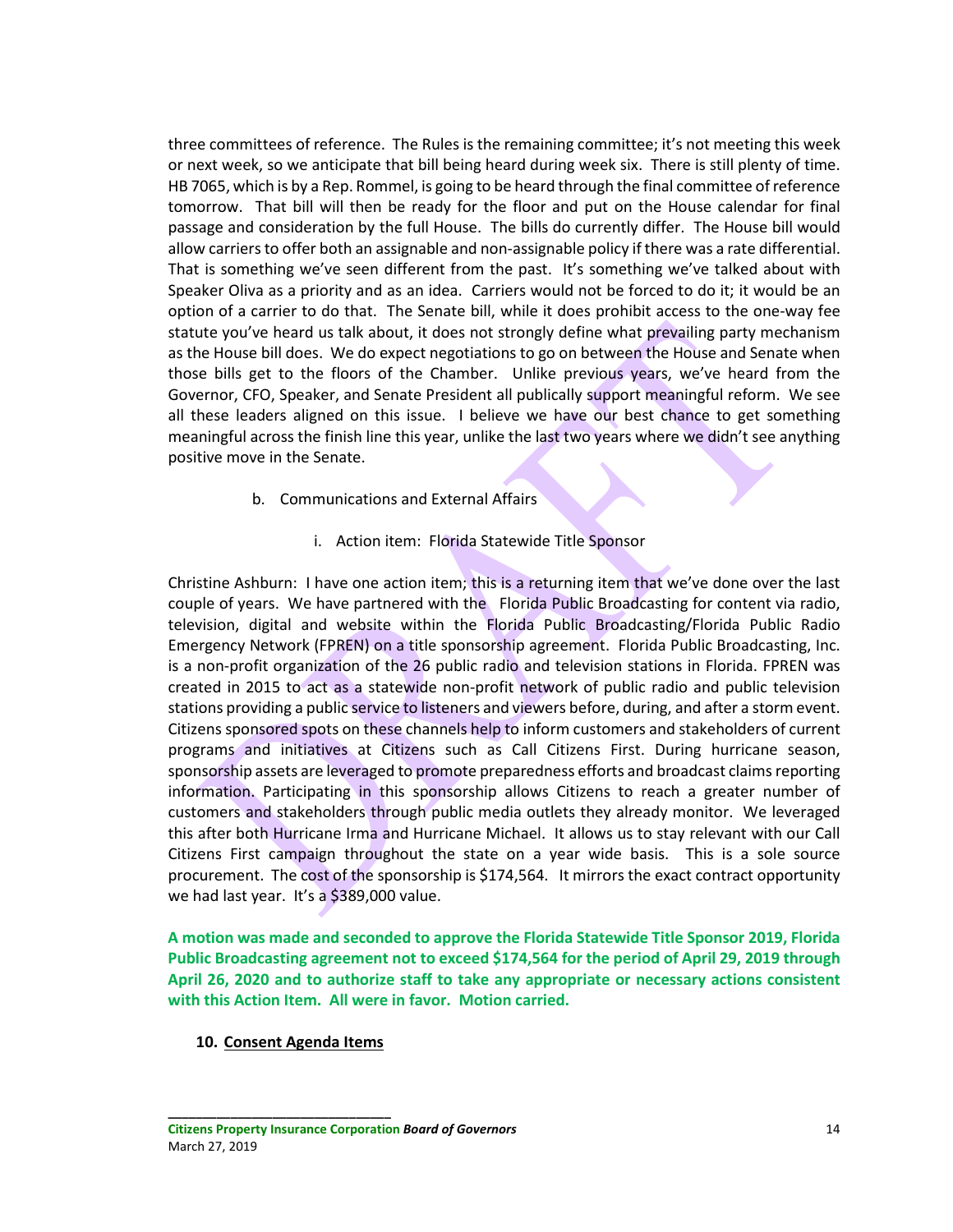Chairman Aubuchon: Now we are at the consideration for consent items. I believe Marc Dunbar has a couple questions about one or more of these items.

Marc Dunbar: The first question is related to the first consent item – SmartComms. I was curious about the five and five. I know we talked about this before. Is there a reason why we're doing five and five as opposed to five and two and two?

Kelly Booten: We didn't renegotiate the contract terms. This is additional spend on the contract to upgrade the software service. We didn't change the terms of the contract.

Marc Dunbar: Okay. Wasn't this the one that we discussed at the last meeting?

Kelly Booten: It was. This is the contract that goes back to 2011 prior to us being under the Florida Statute that had a base contract under five with two five year renewals. We're in the second renewal and we need to upgrade to the latest version of the software. We're faced with the decision on the premise vs. software as a service. The software as a service is the best value for the best business case. It eliminates a number of risk items and makes sure we're a fully supported system that addresses any future enhancements that we need.

Marc Dunbar: So we renegotiated the contract and we're going to the cloud. We got significant cost savings during this negotiation. We still will have one five year renewal, right? Is there a reason why we didn't want to renegotiate the next five?

Kelly Booten: The whole amount includes the entire contract term. It's embedded technology. To migrate to another solution is a very costly and time consuming project. Based on where we are with the project and technology, we felt that the right thing to do was to move to the software service, run it out until the end of the contract term, and then resolicit to coincide with the last term.

Marc Dunbar: I was wondering with the technology jump that we would have six or seven years that we're married to the technology. I just want to make sure we're comfortable.

Kelly Booten: We are comfortable. We did research the market.

Marc Dunbar: The second one is a two part question. On the security services, did we have some events happen to make us increase armed security?

Kelly Booten: The downtown area of Jacksonville is precarious to say the least. We do have a lot of transient people around the area. Also, what really triggered it was that when we went into hurricane mode, we had people working at odd hours that we felt more comfortable making sure our staff coming and going in the dark was well protected.

Marc Dunbar: So we're providing building security, which seems to me to be a lease negotiation issue? Is there not landlord conversation to offset these expenses, since we're providing security for their building?

**Citizens Property Insurance Corporation** *Board of Governors* 15 March 27, 2019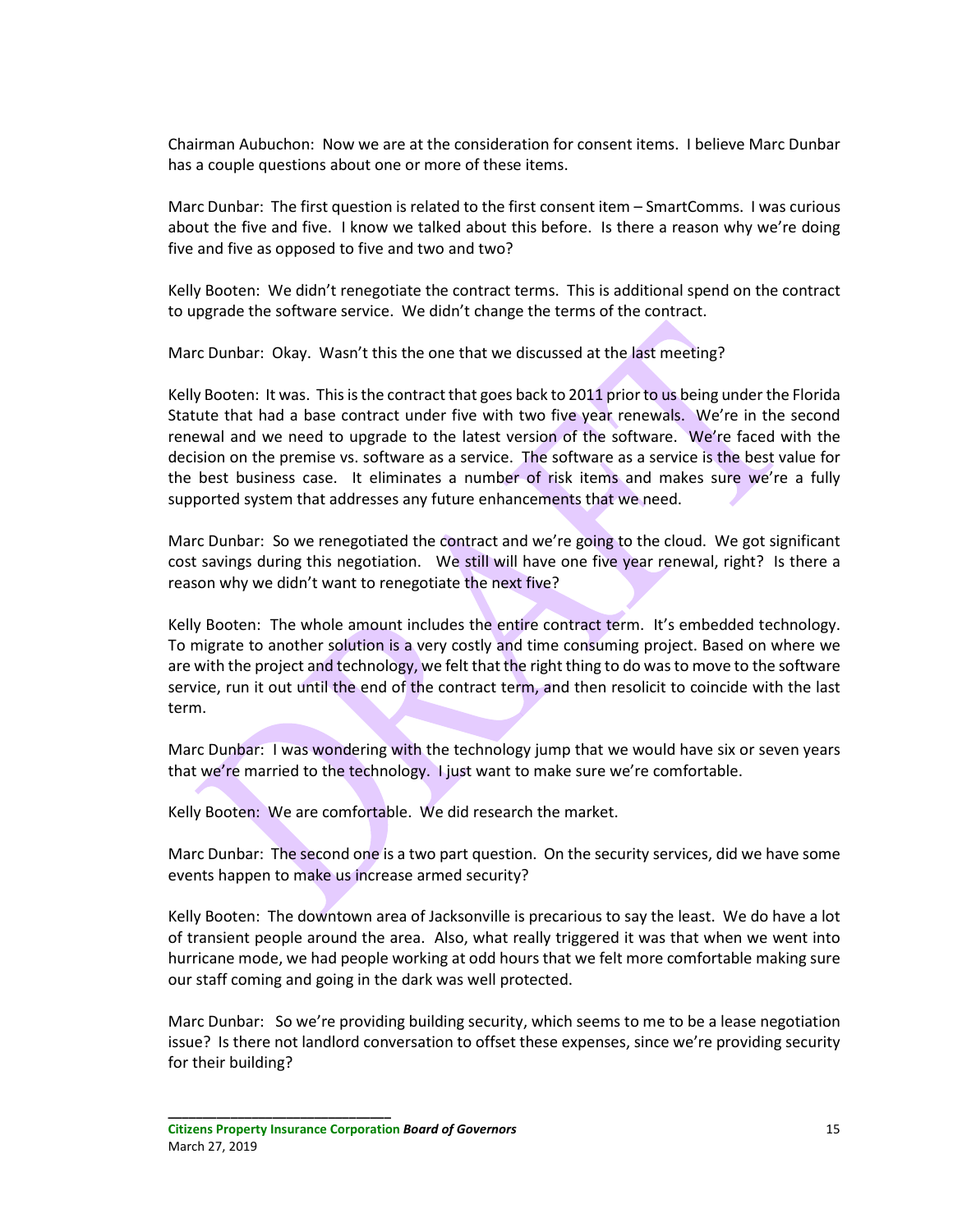Kelly Booten: We have spoken with management in the building. There is some level of security guards there; they don't necessarily agree with armed security guards.

Marc Dunbar: How many other tenants are in these buildings?

Kelly Booten: I can't quote the number. There are several.

Marc Dunbar: How much time is left on these leases?

Kelly Booten: We're in the first five year term but I don't remember the contract terms. I can look it up for you.

Marc Dunbar: For whatever it's worth, the next time you chat with the landlord, can you convey that at least one of the Board members feels that providing security for our employees is the building manager's responsibility? It'll be something to consider when we're up for renewal. They understand where their building is located. They understand the tenant that we are. It is disappointing that we are having to pay for this and that they are not at least offsetting some of this, seeing how our security will provide security for the entire building. The next time we have a cam bill we can have a chat. It doesn't seem very fair in my opinion.

Kelly Booten: Absolutely.

Marc Dunbar: To the extent that we have landlord tenant lawyers to help us, can you double check the leases to see if we have the ability – this is something we should push back on. I'll refer to Governor Holton who knows a lot more about commercial real estate than I do. The last one was on the Tampa Office Lease. We relocated from this or closing? We paid \$5.6M in total rent?

Kelly Booten: That was total contract term for that lease.

Marc Dunbar: We're now having a \$458,000 CAM over budget?

Kelly Booten: The CAM charges were never included in the original action item. This is a record keeping correction to include the CAM charges as part of the original action item. It is not an additional charge or a new budget item. It's to take care of a procedural problem in which the CAM charges were not included originally.

Marc Dunbar: So, in the approval, the CAM charges were not associated with the budgeted . . . so we're basically . . . .

Kelly Booten: With the action item. They were always included in the budget.

Marc Dunbar: With the Board approval of the action item, the CAM wasn't included. So we're just cleaning it up?

Kelly Booten: Correct. This is a cleanup and to get us through the term of this contract which is in October.

**Citizens Property Insurance Corporation** *Board of Governors* 16 March 27, 2019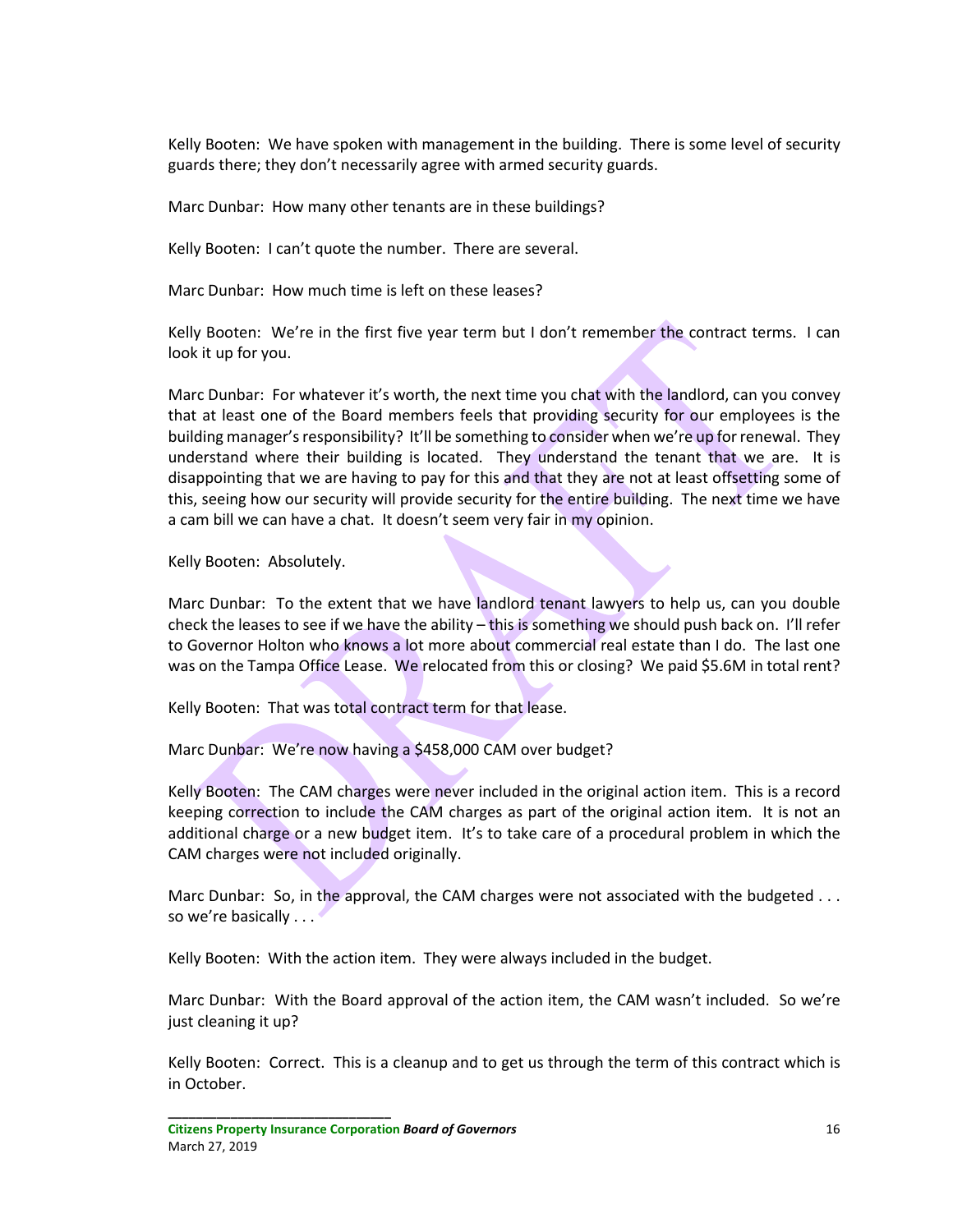Marc Dunbar: So this isn't a surprise?

Kelly Booten: No.

Jim Holton: Kelly, I assume the original lease did provide a CAM estimate and that you have a true-up at the end of the year? Those were, in fact, paid, and it was just a technical oversight? There were no defects with the lease itself in terms of how CAM was dealt with in the lease?

Kelly Booten: Correct. Every April we do a true-up because it's an estimate. It's been in alignment with the budget and there were no surprises.

Jim Holton: Are most of the property facility leases viewed internally by counsel here?

Kelly Booten: Thoroughly.

- **Document Generation: Software License and Services.** Amendment to Contract No: 12- 11-0043-00 - On December 14, 2011, the Citizens Board of Governors authorized a contract amount of \$1,204,449 for the initial 5-year term and \$1,187,488 for two optional 5- year renewals for a total of \$2,391,937. This Consent Item requests an additional \$917,682 to the contract spend of \$2,391,937 previously approved by the Citizens Board of Governors for a revised total of \$3,309,619. The Citizens' Information Systems Advisory Committee recommends the Citizens' Board of Governors: a) approve the amendment to Contract No. 12-11-0043-00; Document Generation: Software License and Services adding \$917,682 to the contract amount for the contract term with SmartComms LLC; and, b) authorize staff to take any appropriate or necessary action consistent with this Consent Item.
- **Security Services (Jacksonville).** State Term Contract #92121500-14-01 (PO52562) This is not a budgeted item. This additional security service was not budgeted for 2019; however, with approval the cost of this operating expense will be budgeted annually. It is recommended that Citizens' Board: a) Approve the use of Florida State Term Contract No. 921215000-14-01 for the period of May 1, 2019 to November 30, 2020 in the amount of \$120,000 for added Security Officer Services in Jacksonville to Allied Universal Security Services, LLC. as set forth in this Consent Item; and b) Authorize staff to take any appropriate or necessary action consistent with this Consent Item.
- **Security Services (Tallahassee).** Contract No: 13-13-0012-00; Vendor: Allied Universal This is budgeted. February 1, 2017 – January 31, 2020. The requested rate increase would become effective April 1, 2019 through January 31, 2020 for a total of ten (10) months. It is recommended that Citizens Board: a) Approve the increased hourly rate for services for the proposed contract amendment resulting in a total \$7,500 increase with Allied Universal for the period of April 1, 2019 to January 31, 2020 as set forth in this Consent Item; and b) Authorize staff to take any appropriate or necessary action consistent with this Consent Item.
- **Tampa Office Space Lease –CAM Charges** DMS Lease # 900:0001 Yes, this is budgeted annually. November 1, 2014 through October 31, 2019 It is recommended that Citizens' Board: a) Approve additional Tampa office space common area maintenance